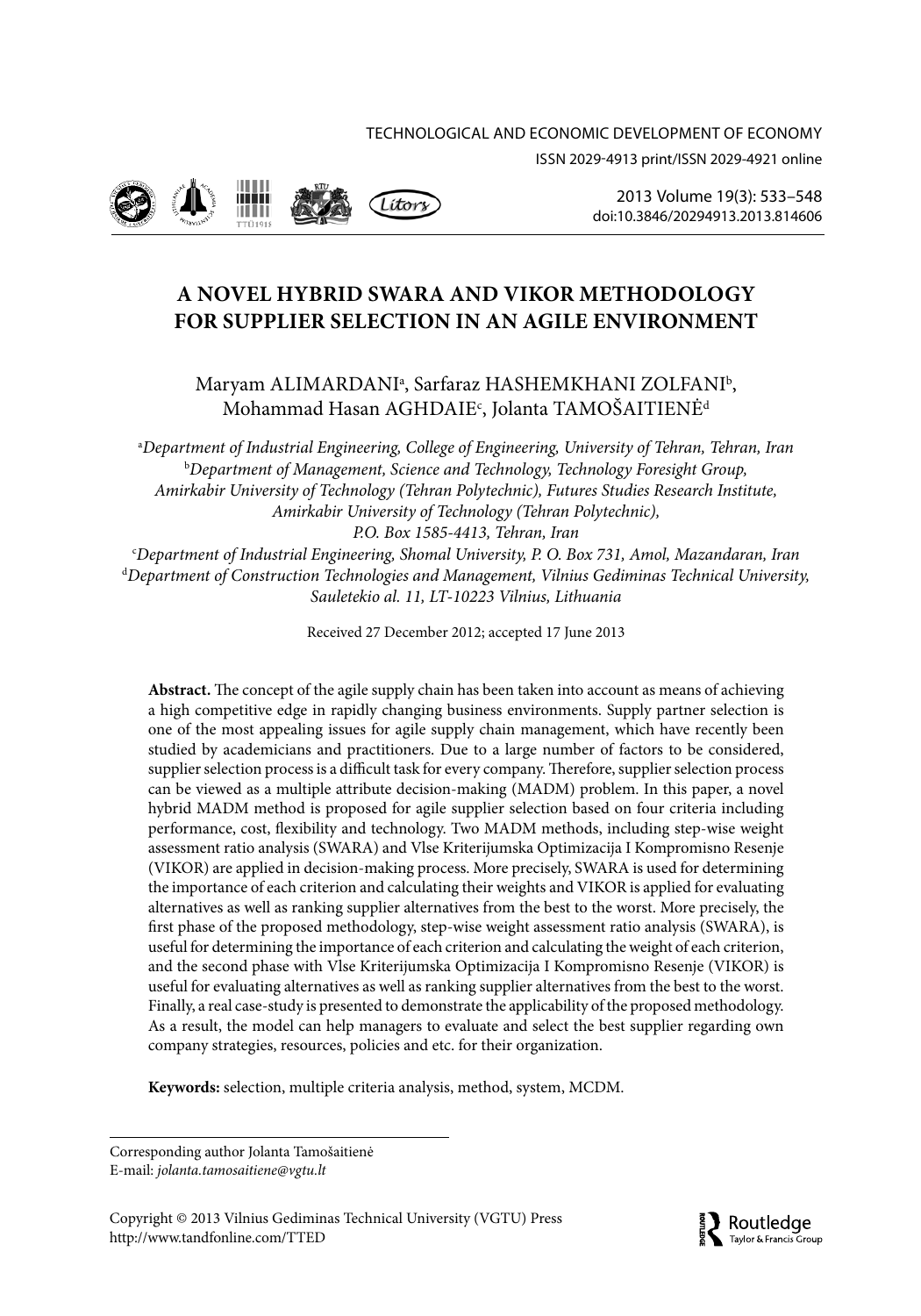**Reference** to this paper should be made as follows: Alimardani, M.; Hashemkhani Zolfani, S.; Aghdaie, M. H.; [Tamoš](http://sciencewatch.com/dr/nhp/2010/10jannhp/10jannhpZavaET/)aitienė, J. 2013. A novel hybrid SWARA and VIKOR methodology for supplier selection in an agile environment, *Technological and Economic Development of Economy*  19(3): 533–548.

**JEL Classification:** A12, C15, C80, E22.

#### **Introduction**

Supply chain management (SCM) is considered as one of the most important aspects of production planning and control (Yigin *et al.* 2007) and it has recently been taken into account by managers and researchers. The main aim of SCM is to manage multiple relationships across the supply chain (SC) regarding the entire flow of information, materials, and services to fulfil customer demands in an efficient manner (Li, Wang 2007). Supply chains comprise potential suppliers, producers, distributors, retailers and customers and etc. In this context, suppliers have an important role in achieving the goal of supply chain management. In this regard, the integration of strategic partnership with suppliers with better performance is recommended within the SC, while it leads to enhanced performance of the chain in many directions such as costs reduction through waste elimination, continuous improvement of quality to achieve zero defects, flexibility improvement to meet the end-customer requirements, decrease lead time at different stages of the SC (Amin, Razmi 2009).

Besides, the concept of agile supply chains (ASC) or networks has recently attracted many businesses to efficiently and effectively respond to increasingly dynamic and volatile markets. Whenever a dynamic network of companies is formed, an agile supply chain is likely to need to change frequently in response to rapidly changing business environments (Wu *et al*. 2009). In ASC, the alignment of companies with their supply partners is suggested, which leads to improved efficiency of their operations, as well as working together to achieve the necessary levels of agility throughout the entire supply chain (Wu, Barnes 2011). Therefore, among different ASC issues, supply partner selection process becomes more crucial to survive in today's highly competitive and global environment.

Moreover, there is a wide set of reasons to regard supplier selection process as the most appealing issue, to which numerous researches have been dedicated. The repetitive nature of supplier selection process and frequently changing customer demands lead to the increase in the uncertainty and ambiguity of this decision-making process, particularly in ASC. Therefore, in order to achieve the successful operation of an ASC, an effective supply partner selection becomes an essential process that may enhance effectiveness, efficiency, quality, safety and profit. It should be noted that the importance and complexity of partner selection has increased (Sarkar, Mohapatra 2006). ASC partner selection has been defined as a process for identification of an efficient combination of suppliers, producers and distributors, depending on which the right mix and quantity of products and services are provided to customers (Talluri, Baker 2002). In an ASC, determination of key components of the supply network – e.g. suppliers, producers, distribution centres, etc. — can be an extremely complex task just as well as specification of their combination. In addition, demanding and dynamic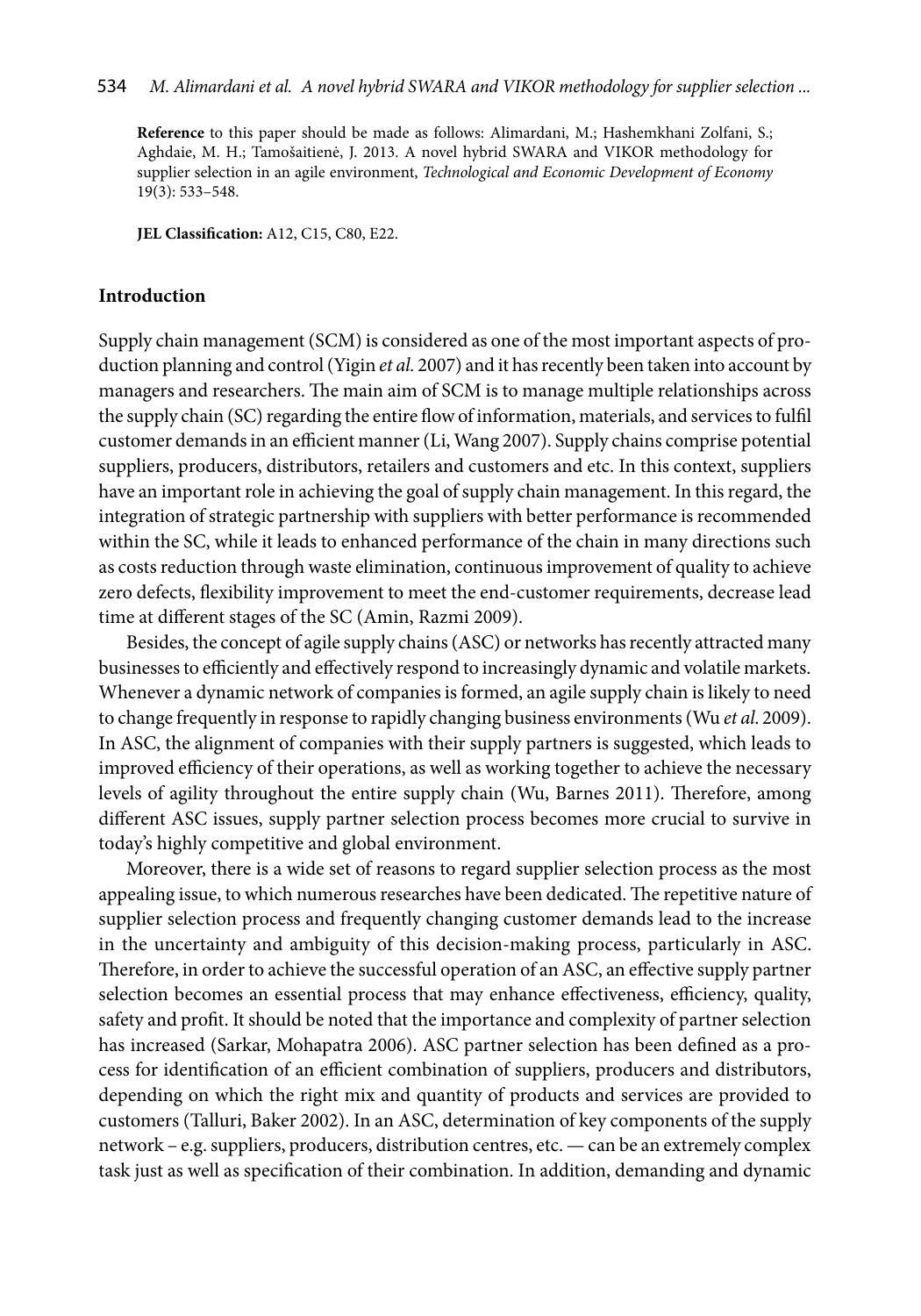market conditions, in which organizational decision-makers may have to consider a wide set of selection criteria such as performance, cost, flexibility (Cagliano *et al.* 2004) may change over time. Other important reasons of the supplier selection issue could be listed as follows: the product quality which depends on the organization's suppliers, the existence of several suppliers that offer a wide range of choices for selecting supplier alternatives. Hence, the partner selection process should be done quickly as well as thoroughly (Arteta, Giachetti 2004).

Supplier selection problem has been expressed as a complex decision-making process in nature due to variant parameters and diverse aspects (Xia, Wu 2007; Razmi *et al.* 2009). In this regard, the authors propose supplier selection process in agile environments as a multiple attribute decision-making (MADM) problem. MADM approaches one of the major categories of multiple criteria decision-making (MCDM) methods and deals with the evaluation and selection of an alternative among other alternatives (Zavadskas *et al.* 2009, 2010). As Technique for Order Preference by Similarity to Ideal Solution (TOPSIS) (Hwang, Yoon 1981), Elimination and Choice Translating Reality (ELECTRE) (Roy 1968), MUSA (Grigoroudis, Siskos 2002), Vlse Kriterijumska Optimizacija IKompromisno Resenje (VIKOR) (Opricovic 1998), Complex Proportional Assessment (COPRAS) (Zavadskas, Kaklauskas 1996), Complex Proportional Assessment with Grey relations (COPRAS-G) (Zavadskas *et al.* 2008, 2009), Additive Ratio Assessment (ARAS) (Zavadskas, Turskis 2010; Zavadskas *et al.* 2012), Step-wise Weight Assessment Ratio Analysis (SWARA) (Keršulienė *et al*. 2010), Factor Relationship (FARE) (Ginevicius 2011) are the prominent MADM techniques in the related literature.

Inclusive complex criteria used in multi-stage decision-making process are apposite for solving many problems (Zavadskas *et al.* 2012; Tamošaitienė *et al.* 2013; Tamošaitienė, Gaudutis 2013).

In this paper, the authors attempt to provide a novel hybrid MADM methodology for supplier selection in agile environments. The proposed model comprises SWARA and VIKOR techniques for agile supplier selection in order to respond to increasingly volatile markets and survive in the highly competitive manufacturing milieus. Firstly, the SWARA method is implemented to obtain the weights of agility criteria. And then, the VIKOR method is used for evaluation and selection of the best/agile supplier alternative according to the agility level of an organization.

The rest of the paper is structured as follows: Section 1 presents the proposed integrated approach model, and SWARA and VIKOR methods are elaborated as well. In Section 2, a real case-study is analysed to validate the proposed model. Also, the proposed decision-making SWARA and VIKOR results are presented in Section 2. Finally, some remarks and future research directions are provided in the final section.

### **1. Proposed integrated SWARA–VIKOR methodology**

In today's dynamic manufacturing milieus, enterprises deal with dramatic and often unexpected changes, such as the increase of product variety and complexity, shorter time frames to respond, and the continual need to gain new capabilities through innovativeness (Sari *et al.* 2008). In this era, companies must use every opportunity for performance improvement. To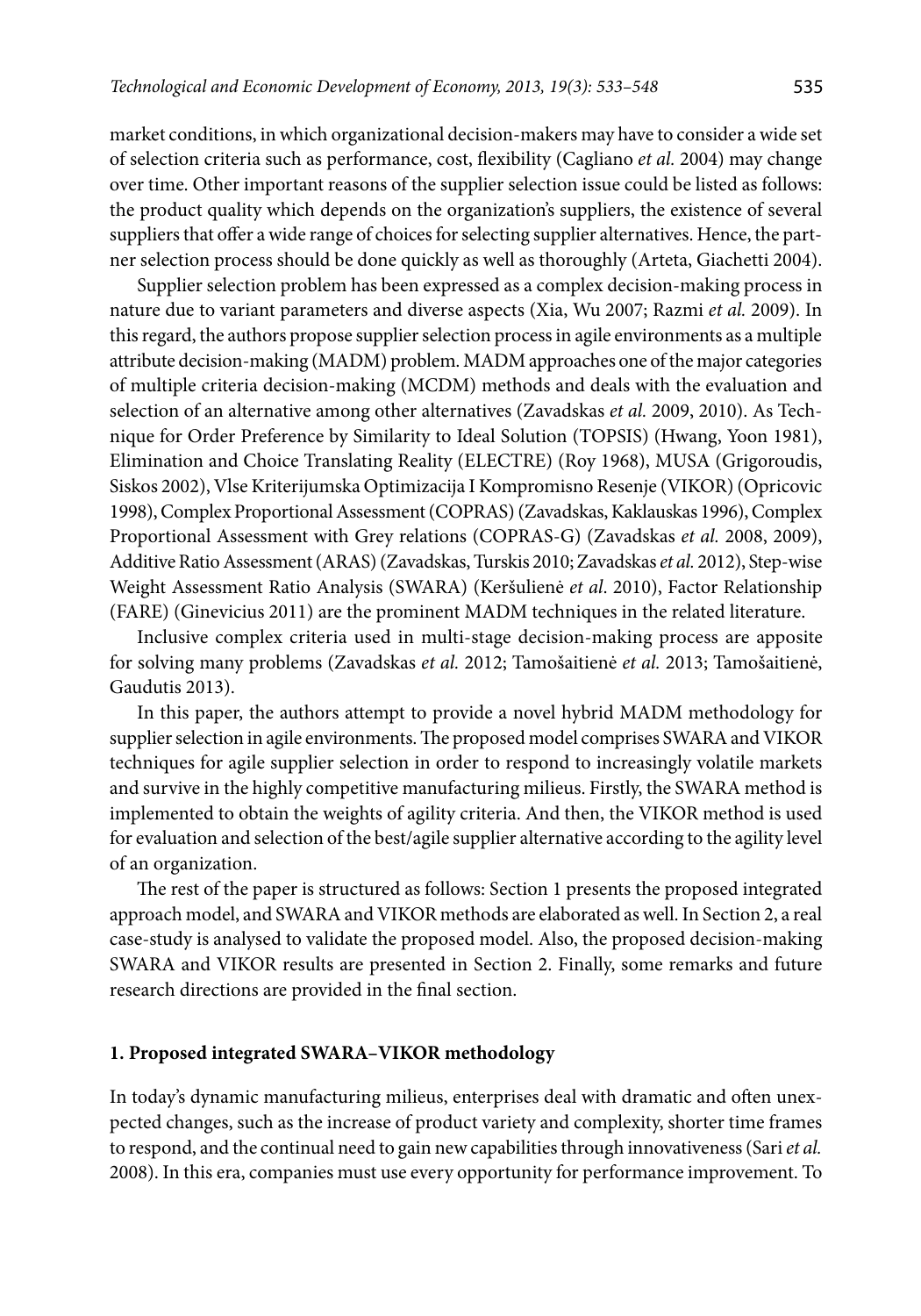do so, a close relationship between a firm and its supply chain partners has been recommended to optimize its business processes (Wu, Barnes 2011). Furthermore, the required products are changed frequently as well as some partners. Hence, supplier selection process as a key step in the formation of any supply chains and especially in the agile supply chains, which are frequently reconfigured, is to be studied applying effective techniques (Sari *et al.* 2008).

Supply partner selection process is a multi-attribute decision-making problem that comprises both qualitative and quantitative factors. Consequently, a variety of reasons exist for using MADM approaches for selecting an alternative. Firstly, MADM methods deal with the selection process of the best alternative among candidates that is done upon decision-maker preferences with respect to many conflicting/contradictory qualitative and quantitative multiple criteria. Secondly, determination and evaluation of all these factors is a difficult task.

The aim of this paper is: using MADM approaches to assess and choose the best supplier for a manufacturing company that produces a variety of products. Therefore, the authors attempt to propose a bi-level hybrid structure of the new multiple-attribute decision-making (MADM) methods to discuss supplier selection process for the first time in agile supply chains. The supposed integrated approach involves two MADM procedures; Step-wise Weight Assessment Ratio Analysis (SWARA) and Vlse Kriterijumska Optimizacija I Kompromisno Resenje (VIKOR). In the first level, SWARA technique is devoted to calculation of the weight of a criterion and then, VIKOR is proposed to rank agile supplier alternatives from the best to the worst. Fig. 1 describes the evaluation procedure of this study, which consists of three main phases:

Phase I. After establishing the decision-making team, the most important criteria for supplier selection is identified. Next, the qualitative and quantitative criteria are defined. Finally, the project team constructs the selection criteria and problem structure.

Based upon a comprehensive review of partner evaluation process, and measurement of organizations agility, the authors propose the four main criteria including performance (as a combination of quality, time, and progress), cost (as a combination of caution cost, capital expenditure, and operational expenditure), flexibility (including product flexibility, product volume flexibility, multi-skilled and flexible people, establishment flexibility, manufacture flexibility), and finally – technology that is measured in terms of technical features/characteristics, system reliability/availability, system redundancy, compliance with international standards, interoperability with other systems, future technology development (Sharifi, Zhang 1999; Tam, Tummala 2001; Tsourveloudis, Valavanis 2002; Lin *et al.* 2006; Luo *et al.* 2009; Buyukozkan, Cifci 2011) that contribute to the goal. Fig. 2 represents the selection criteria and problem structure. As depicted in Fig. 2, on the next level are four criteria that are decomposed into numerous sub-criteria and some of the proposed sub-criteria are also divided into some other sub-criteria.

The quality dimension is decomposed into three sub-criteria including the product quality (Sharifi, Zhang 1999; Luo *et al.* 2009), which is measured by means of the ratio of the defected product to the all product, service level (Wu *et al.* 2009; Luo *et al.* 2009), and information quality (Buyukozkan, Cifci 2011), which is measured in terms of information accessible to beneficiary (Luo *et al.* 2009), perfect degree of enterprise information system (Lin *et al.* 2006).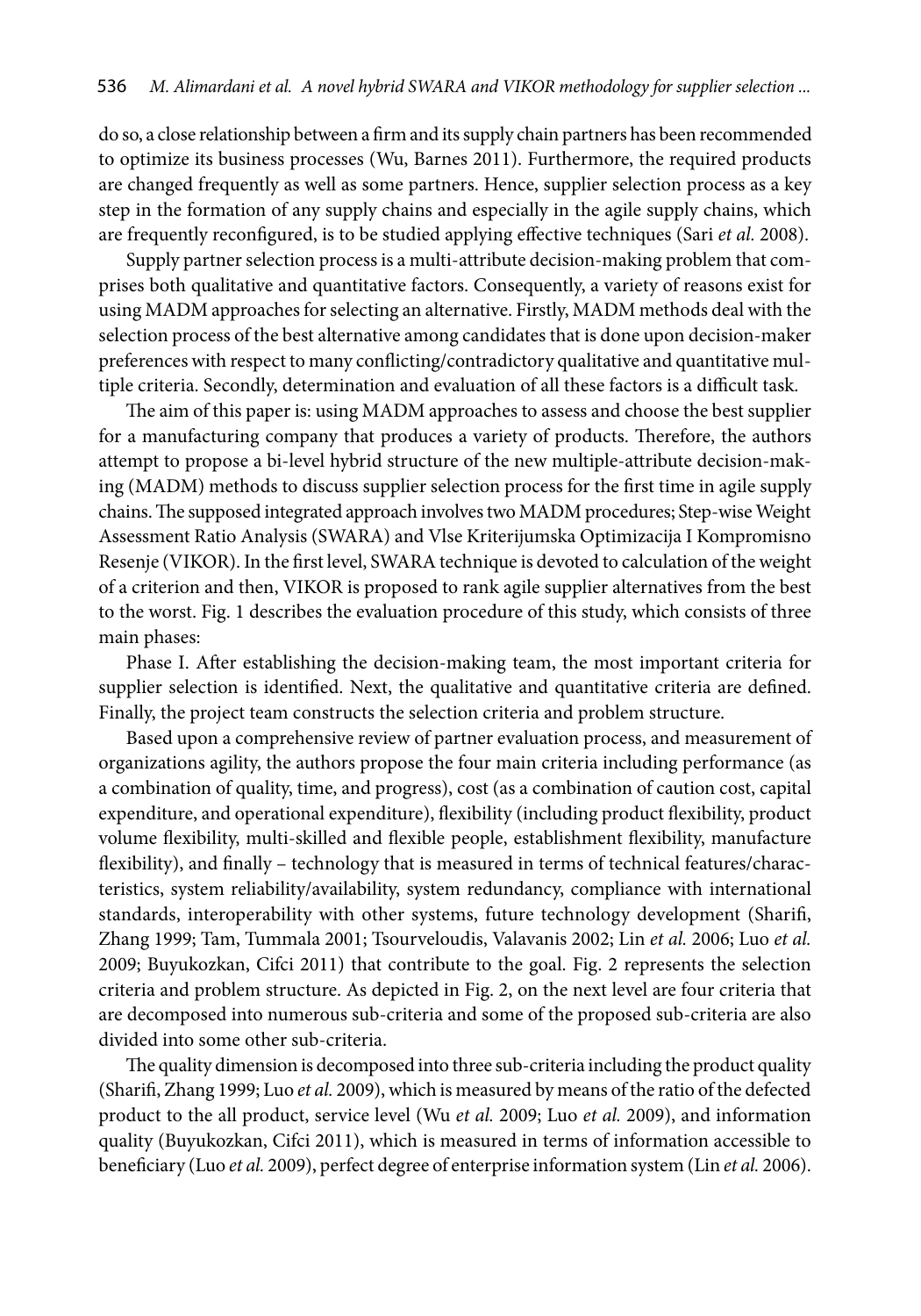

Fig. 1. The evaluation procedure

The time dimension comprises delivery time (Sari *et al.* 2008; Buyukozkan, Cifci 2011), ontime response to request (Buyukozkan, Cifci 2011), distribution time, and transportation time (Wu *et al.* 2009). The progress criterion is assessed upon customer satisfaction as well as customer-driven innovations (Sharifi, Zhang 1999).

The cost dimension is a combination of caution cost, which is evaluated by means of risk or commitment (Sari *et al.* 2008), capital expenditure and operational expenditure (Tam, Tummala 2001). It must be noted that raw material cost is suggested as a sub-criterion of the capital expenditure criterion, since the whole ASC seeks to minimize the cost of raw material, which is supplied by various suppliers. Moreover, since the whole ASC seeks to minimize the production costs (Wu *et al.* 2009), which are provided by manufacturing plants, they are regarded as operational expenditure. Besides, operational expenditure is evaluated depending on maintenance cost and support system cost (Tam, Tummala 2001).

The flexibility criterion is categorized into product flexibility (Sharifi, Zhang 1999), product volume flexibility (Tsourveloudis, Valavanis 2002), multi-skilled and flexible people (Sharifi, Zhang 1999) including sub-criteria continuous training and development (Tsourveloudis, Valavanis 2002) and establishment flexibility, which expresses the complexity and flexibility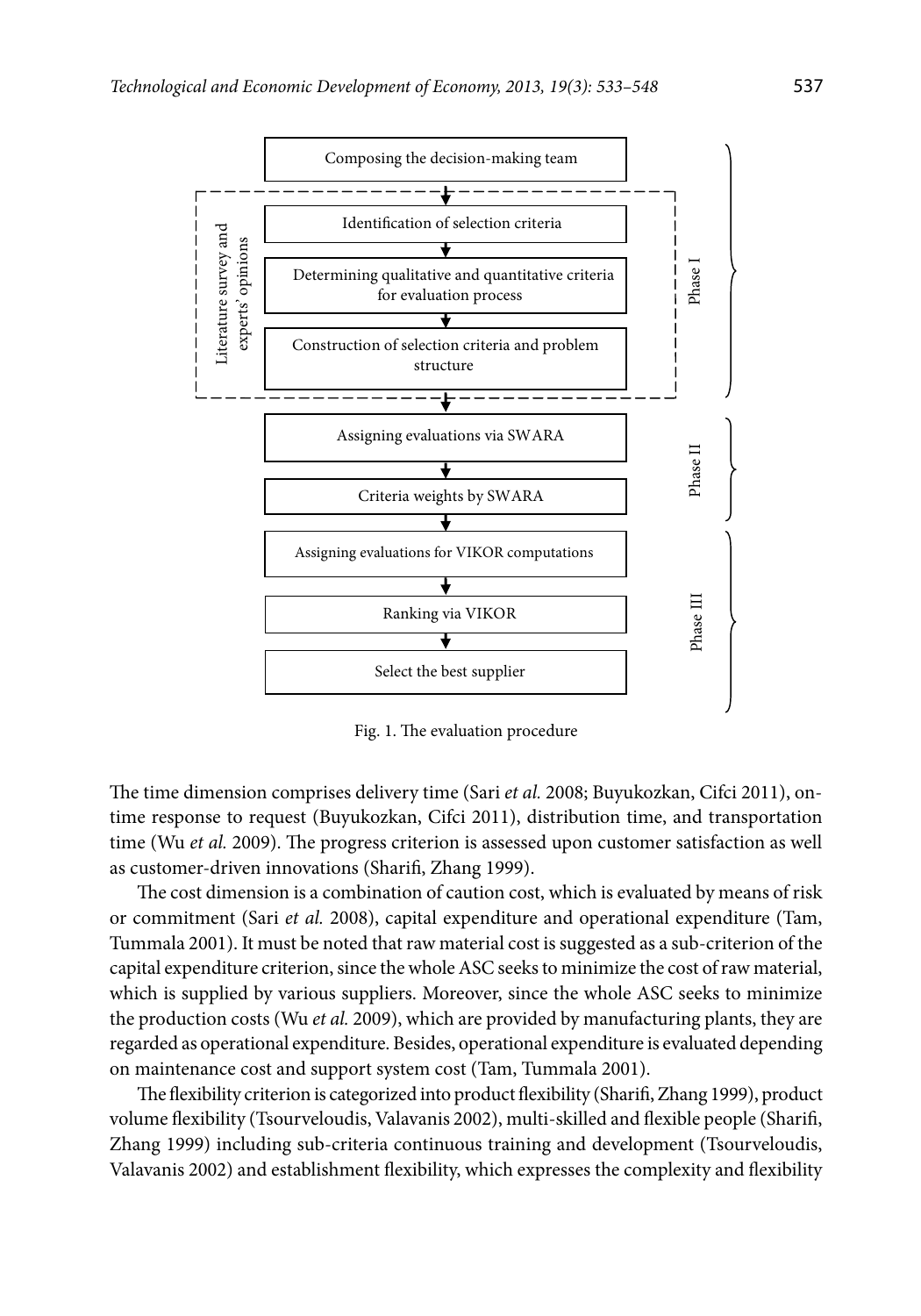

Fig. 2. Problem structure, selection aspects and formulated alternatives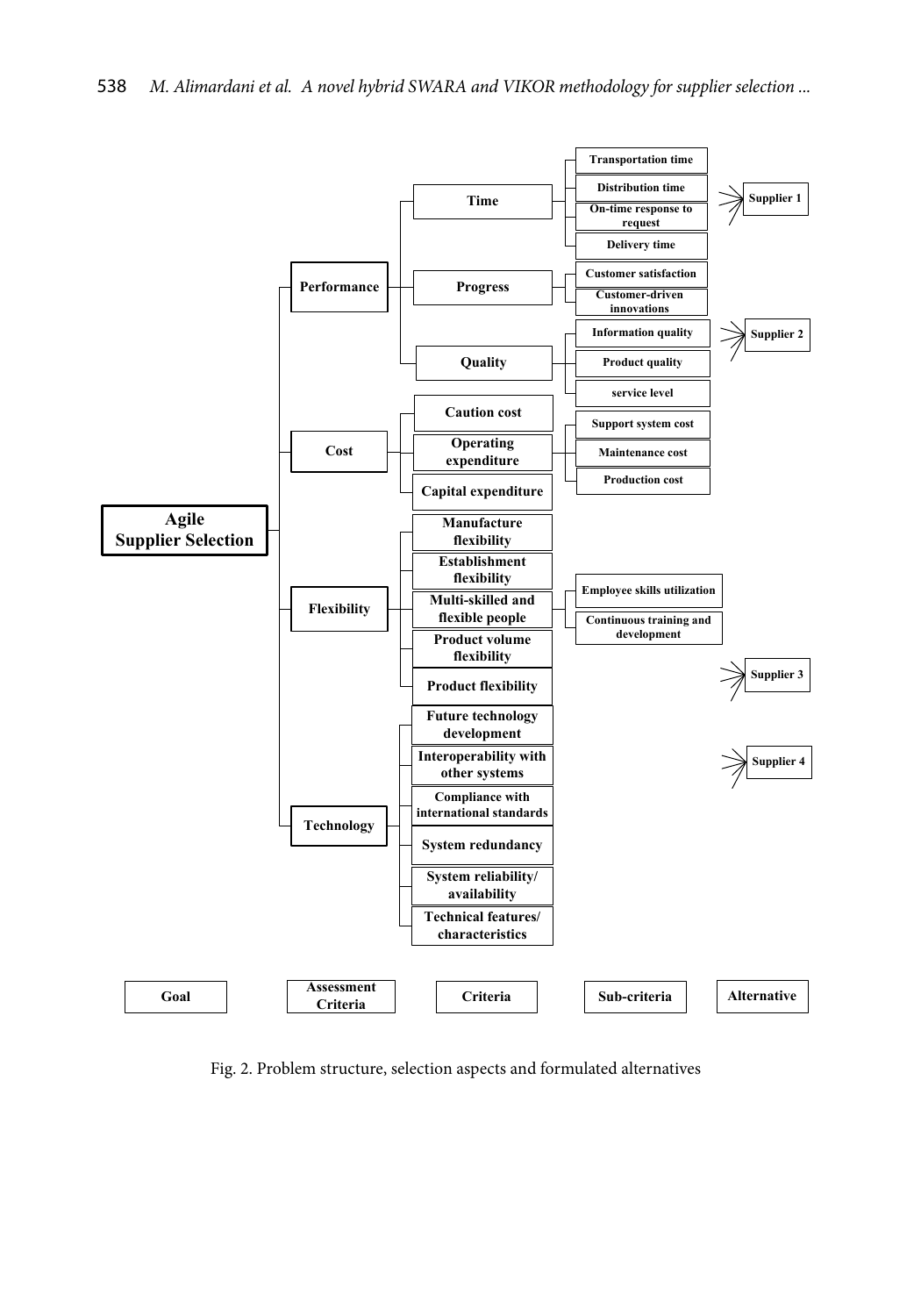of building new relationships as well as breaking up old relationships (Wu *et al.* 2009), manufacture flexibility that is appraised according to concurrent execution of activities (Tsourveloudis, Valavanis 2002; Lin *et al.* 2006).The proposed criteria related to the agile supplier selection problem are presented in Table 1.

| No.                                                       | Criteria and sub-criteria<br>Related literature source |                                                    |  |  |  |  |
|-----------------------------------------------------------|--------------------------------------------------------|----------------------------------------------------|--|--|--|--|
| $\boldsymbol{X}_{1}$                                      | Performance                                            |                                                    |  |  |  |  |
| $X_{1-1}$                                                 | Quality                                                |                                                    |  |  |  |  |
| $X_{1-1-1}$                                               | product quality                                        | Wu et al. (2009); Luo et al. (2009)                |  |  |  |  |
| $X_{1-1-2}$                                               | service level                                          | Wu et al. (2009); Luo et al. (2009)                |  |  |  |  |
| $X_{\scriptscriptstyle 1\text{-}1\text{-}3}$              | information quality                                    | Buyukozkan, Cifci (2011)                           |  |  |  |  |
| $X_{\scriptscriptstyle 1\text{-}2}$                       | Time                                                   |                                                    |  |  |  |  |
| $X_{1-2-1}$                                               | delivery time                                          | Sari et al. (2008); Buyukozkan, Cifci (2011)       |  |  |  |  |
| $X_{1-2-2}$                                               | on-time response to request                            | Luo et al. (2009); Buyukozkan, Cifci (2011)        |  |  |  |  |
| $X_{1-2-3}$                                               | distribution time                                      | Wu et al. (2009)                                   |  |  |  |  |
| $X_{\scriptscriptstyle 1\text{-}2\text{-}4}$              | transportation time                                    | Wu et al. (2009)                                   |  |  |  |  |
| $X_{1.3}$                                                 | <b>Progress</b>                                        |                                                    |  |  |  |  |
| $X_{\scriptscriptstyle 1\text{-}3\text{-} \underline{1}}$ | customer satisfaction                                  |                                                    |  |  |  |  |
| $X_{1-3-2}$                                               | customer-driven innovations                            | Sharifi, Zhang (1999)                              |  |  |  |  |
| $X_{2}$                                                   | Cost                                                   |                                                    |  |  |  |  |
| $X_{2-1}$                                                 | Caution cost                                           | Sari et al. (2008)                                 |  |  |  |  |
| $X_{2-2}$                                                 | Capital expenditure                                    | Tam, Tummala (2001); Wu et al. (2009)              |  |  |  |  |
| $X_{\scriptscriptstyle 2\text{-}3}$                       | Operational expenditure                                |                                                    |  |  |  |  |
| $X_{2 \tcdot 3-1}$                                        | production cost                                        | Wu et al. (2009)                                   |  |  |  |  |
| $X_{2-3-2}$                                               | maintenance cost                                       | Tam, Tummala (2001)                                |  |  |  |  |
| $X_{2-3-3}$                                               | support system cost                                    | Tam, Tummala (2001)                                |  |  |  |  |
| $X_{\mathfrak{p}}$                                        | Flexibility                                            |                                                    |  |  |  |  |
| $X_{3-1}$                                                 | Product flexibility                                    | Sharifi, Zhang (1999)                              |  |  |  |  |
| $X_{3-2}$                                                 | Product volume flexibility                             | Tsourveloudis, Valavanis (2002)                    |  |  |  |  |
| $X_{3-3}$                                                 | Multi-skilled and flexible people                      |                                                    |  |  |  |  |
| $X_{3-3-1}$                                               | continuous training<br>and development                 | Tsourveloudis, Valavanis (2002)                    |  |  |  |  |
| $X_{3 \cdot 3 \cdot 2}$                                   | employee skills utilization                            |                                                    |  |  |  |  |
| $X_{3-4}$                                                 | Establishment flexibility                              | Wu et al. (2009)                                   |  |  |  |  |
| $X_{3-5}$                                                 | Manufacture flexibility                                | Tsourveloudis, Valavanis (2002); Lin et al. (2006) |  |  |  |  |
| $X_{4}$                                                   | Technology                                             |                                                    |  |  |  |  |

Table 1. Factors taken from the review of the related literature and relevant to supplier evaluation and selection in an agile supply chain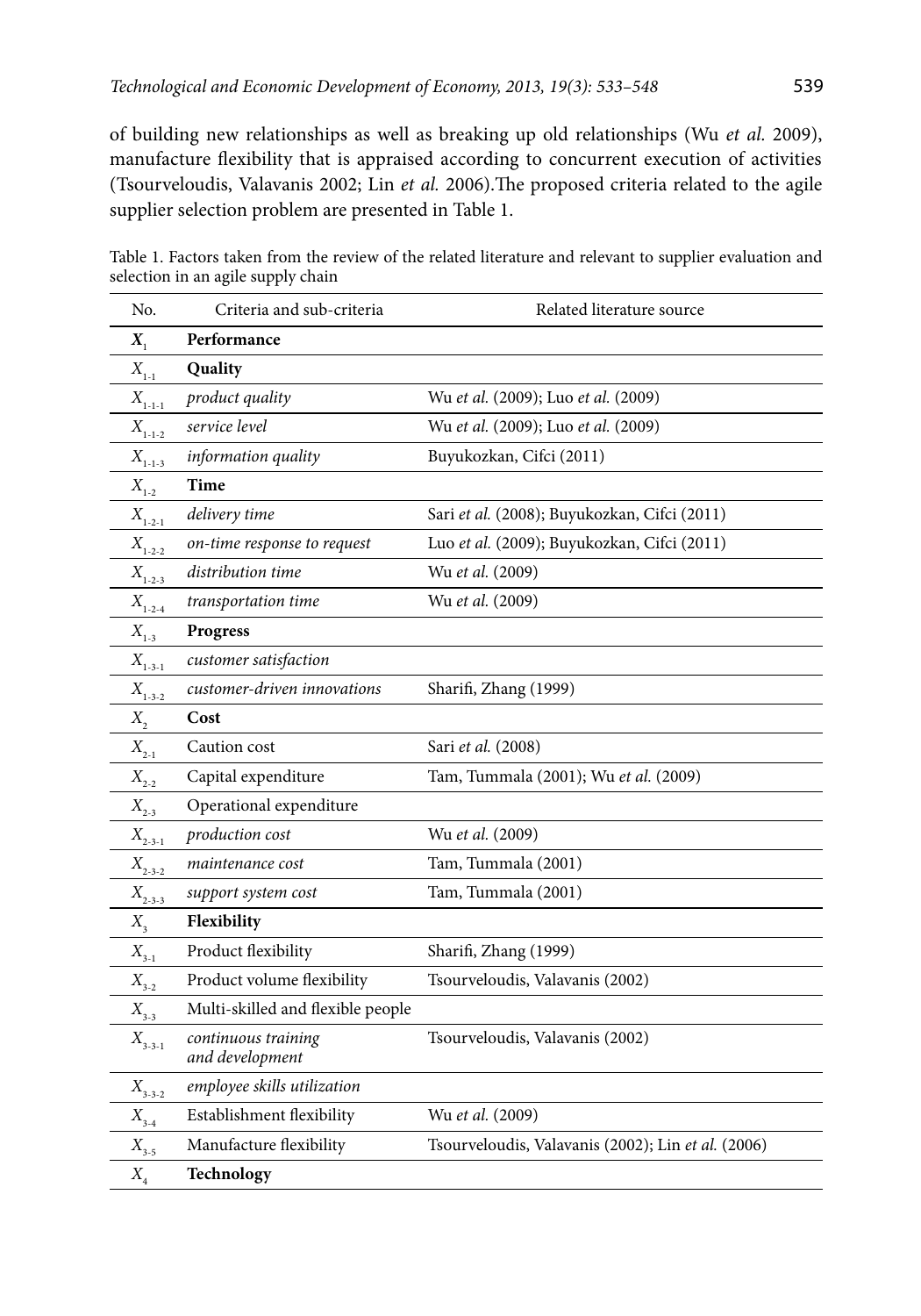*Continued Table 1*

| No.       | Criteria and sub-criteria                  | Related literature source                            |  |  |  |  |
|-----------|--------------------------------------------|------------------------------------------------------|--|--|--|--|
| $X_{4-1}$ | Technical features/<br>characteristics     | Sharifi, Zhang (1999); Buyukozkan, Cifci (2011)      |  |  |  |  |
| $X_{4-2}$ | System reliability/availability            | Tam, Tummala (2001); Lin et al. (2006)               |  |  |  |  |
| $X_{4-3}$ | System redundancy                          | Tam, Tummala (2001)                                  |  |  |  |  |
| $X_{4-4}$ | Compliance with international<br>standards | Tam, Tummala (2001); Luo et al. (2009)               |  |  |  |  |
| $X_{4-5}$ | Interoperability<br>with other systems     | Tam, Tummala (2001); Tsourveloudis, Valavanis (2002) |  |  |  |  |
| $X_{4-6}$ | <b>Future technology</b><br>development    | Sharifi, Zhang (1999); Tam, Tummala (2001)           |  |  |  |  |

Phase II. Criteria weights were calculated by applying SWARA method and based on expert evaluations.

Phase III. In this stage, all alternatives were evaluated by the project team and VIKOR method was applied to achieve the final ranking results.

The following weight assessment approaches are among those listed in the literature: Entropy (Shannon 1948; Sušinskas *et al.* 2011; Keršulienė, Turskis 2011), FARE (Ginevicius 2011), SWARA (Keršulienė *et al.* 2010), etc. SWARA method is one of the brand-new ones. In this method, an expert plays an important role on evaluations and calculation of weights. Also, each expert chooses the importance of each criterion. Next, each expert ranks all criteria from the first to the last. An expert uses his or her own implicit knowledge, information and experiences. Based on this method, the most significant criterion is given rank 1, and the least significant criterion is given rank last. The overall ranks to the group of experts are determined according to the mediocre value of ranks (Keršulienė, Turskis 2011). The ability to estimate experts' opinion about importance ratio of the criteria in the process of their weights determination is the main element of this method (Keršulienė *et al.* 2010). Moreover, this method is helpful for coordinating and gathering data from experts. Furthermore, SWARA method is uncomplicated and experts can easily work together. The main advantage of this method in decision-making is that in some problems priorities are defined based on policies of companies or countries and there is no need for evaluation to rank criteria. In other methods, such as AHP or ANP, the model is created based on criteria and expert evaluations will affect priorities and ranks (Zavadskas *et al.* 2011; Hashemkhani Zolfani *et al.* 2012). So, SWARA can be useful for some issues with known priorities depending on a situation; and finally, SWARA is proposed in a certain environment of decision-making. All developments of decision-making models based on SWARA method are as follow: Keršulienė *et al.* (2010) in selection of rational dispute resolution method; Keršulienė, Turskis (2011) for architect selection; Hashemkhani Zolfani *et al.* (2013a) in design of products; Aghdaie *et al.* (2013) in the machine tool selection; Hashemkhani Zolfani *et al.* (2013b) in selecting the optimal alternative of mechanical longitudinal ventilation of tunnel pollutants; Hashemkhani Zolfani *et al.* (2013c) in investigating the success factors of online games based on explorer.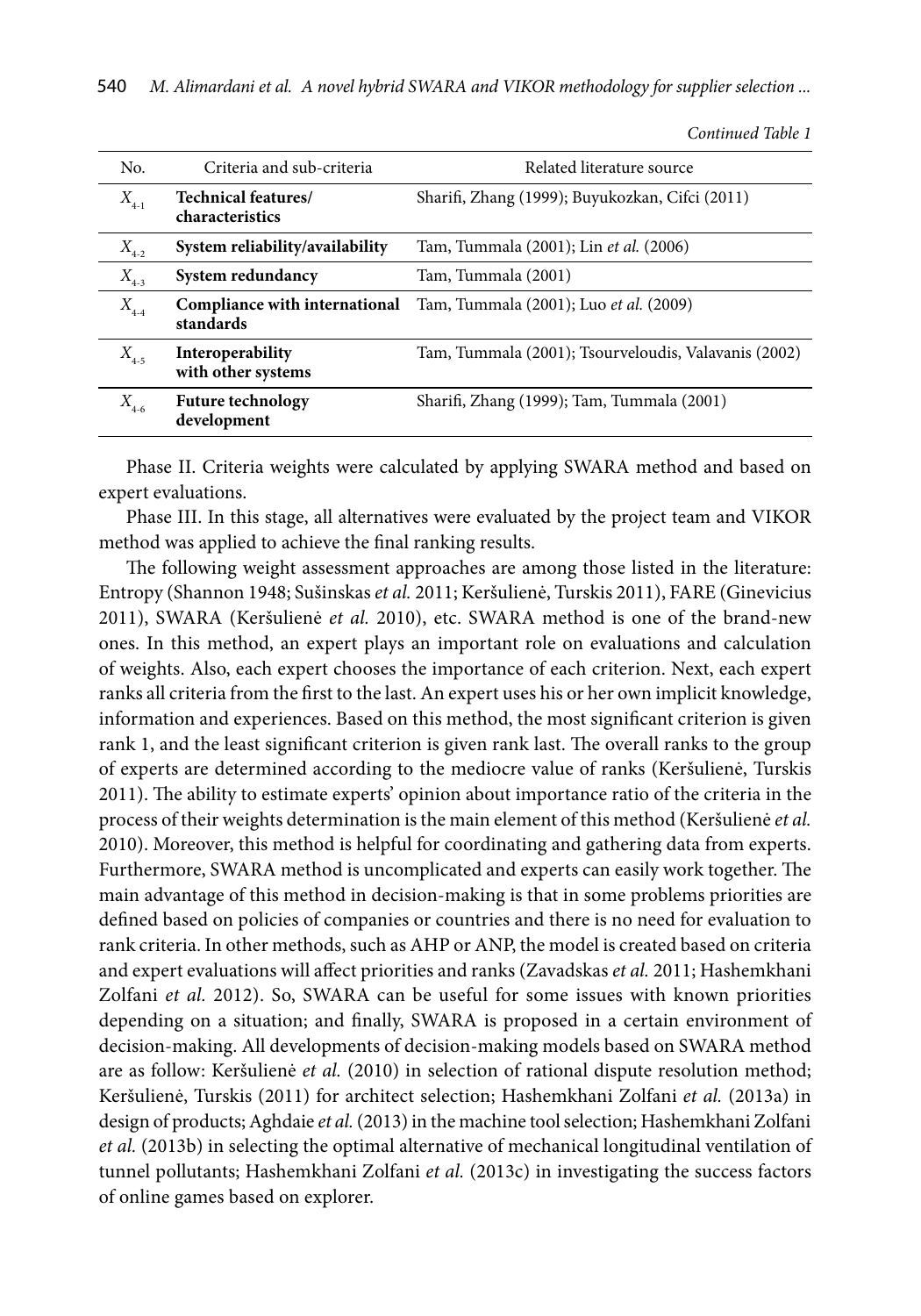#### **VIKOR method**

The VIKOR method is a compromise MADM method, developed by Opricovic, Tzeng (Opricovic 1998; Opricovic, Tzeng 2002). The concept of VIKOR is based on the compromise programming of MCDM by comparing the measure of "closeness" to the "ideal" alternative (Wu *et al.* 2009). The VIKOR method can provide a maximum "group utility" for the "majority" and a minimum of an individual regret for the "opponent" (Opricovic 1998; Opricovic, Tzeng 2002, 2004).

The recent developments of decision-making models based on VIKOR method are listed below: Fouladgar *et al.* (2012) in project portfolio selection, Yücenur and Demirel (2012) for insurance company selection, Wang and Tzeng (2012) for creating brand value, Liu *et al.* (2012) in improvement of tourism policy implementation, Wu *et al.* (2012) for ranking universities, Antucheviciene *et al.* (2011) in ranking of building redevelopment alternatives.

#### **2. Case study**

A real case study problem has been chosen to show the performance and application of the model. The study was conducted by a well-known company in manufacturing automobile industry. This company is located near Tehran, in Iran and it is a large manufacturing company with more than 500 employees. Besides, it is one of the biggest suppliers for both Saypa and Zamyad automobile manufacturing companies. Recent fast changes in automobile market environment and customer needs have been combined with high competitiveness in this market place. Therefore, the company has decided to use analytical tools for evaluation and selection of its suppliers. After defining a new project for evaluation and selection of suppliers, a project team of two industrial engineers, two managers and CEO of the company was established (see Table 2). This team identified four potential suppliers as alternatives for evaluation. The alternatives denoted as  $A_1$ ,  $A_2$ ,  $A_3$ , and  $A_4$ , respectively.

Among all criteria ten criteria  $X_{1-1-1}$ ,  $X_{1-1-2}$ ,  $X_{1-1-3}$ ,  $X_{1-1-4}$ ,  $X_{2-1}$ ,  $X_{2-2-1}$ ,  $X_{2-2-2}$ ,  $X_{2-2-3}$ ,  $X_{4-4}$ , and  $X_{2-4}$ , are cost criterion (the minimum amount of this criterion is desirable) and others are benefit criteria. This kind of classification is important for VIKOR analysis.

Decision-making team has followed every step of this project for this selection. They accepted the criteria list for evaluation of alternatives, which were derived from the literature survey. Also, they developed the problem structure (see Fig. 2).

For receiving general agreement in every step of this project, Delphi method was used. Delphi is a very famous method for receiving general agreement in complicated decision-making situations. Therefore, after a numerous discussions, a project team identified criteria for evaluation and they constructed problem structure. Then the project team accepted the criteria list that was explored from the literature study (see Table 1). There was a general consensus about this criteria list. As mentioned before, in this paper SWARA was used for calculating criteria weights.

In this section, the authors focus on obtained numerical results. In the first part, SWARA results will be discussed. As mentioned before, after determining all selection criteria and sup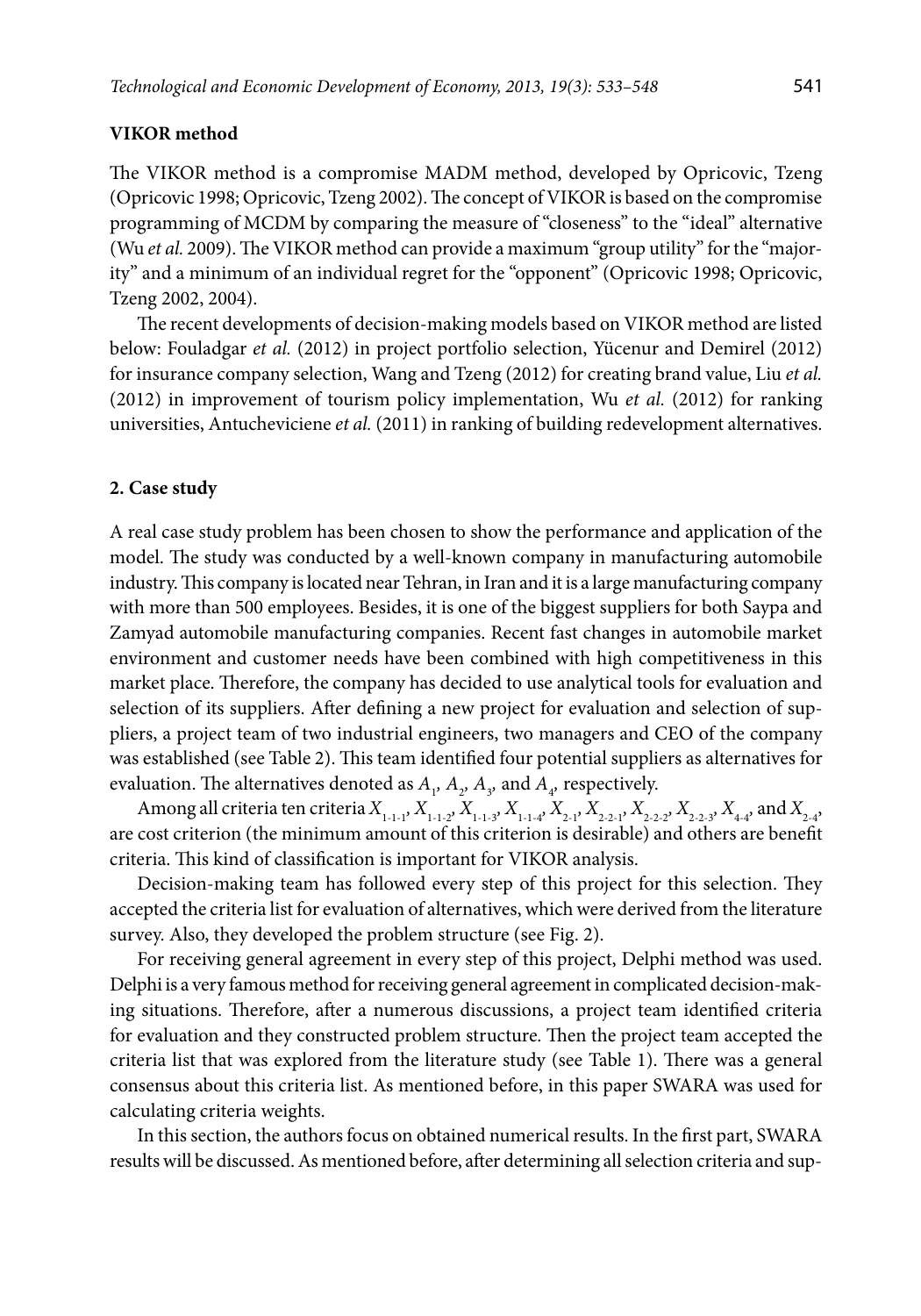plier alternatives, SWARA method was used to tackle the ambiguities involved in the process of the linguistic assessment of the criteria and alternatives. Like other similar methods (e.g. AHP and ANP), SWARA uses expert ideas or thoughts but experts can participate without difficulty in this method. Information about experts is shown in Table 2. Table 3 shows criteria weights and the decision matrix that is filled by experts. Also, Table 3 indicates the results of criteria weights for all assessment criteria, criteria and sub-criteria. The weight of each criterion is shown in the fifth column. The last column of Table 3 provides the evaluations of each alternative by experts that are used to calculate the rank of each alternative. Table 3 is used as an input, which is applied by VIKOR method. The aim of using VIKOR method is selecting the best supplier. After discussing SWARA results, in this section, the authors ranked suppliers based on VIKOR. Equations in VIKOR section were used for calculations in VIKOR method.

The authors had four alternatives in this paper and there were four potential suppliers as alternatives for evaluation. The alternatives were denoted as  $A_1$ ,  $A_2$ ,  $A_3$ , and  $A_4$ . Five decision-making experts evaluated each alternative giving a score. After creating the decision matrix, the normalized value was calculated and other steps based on VIKOR steps were followed (Opricovic 1998; Opricovic, Tzeng 2002, 2004).

According to Table 4, which shows ultimate results of VIKOR methodology Alternative 3 (supplier 3) is the best option for this problem. Based on this Table, this supplier can work and satisfy company's needs in an agile environment. Also, the proposed hybrid model provides a systemically analytic model for supplier selection in an agile environment.

|                        |                | Gender Age |    | Education<br>Level                                              | Experience<br>(years) | Job title                                                     | Job responsibility                                                                                                                                            |
|------------------------|----------------|------------|----|-----------------------------------------------------------------|-----------------------|---------------------------------------------------------------|---------------------------------------------------------------------------------------------------------------------------------------------------------------|
|                        | D <sub>1</sub> | Male       | 53 | B Sc in<br>management                                           | > 30                  | Manager of<br>the company<br>(CEO)                            | In charge of the most<br>important decisions of the<br>company.                                                                                               |
|                        | D2             | Male       | 50 | M Sc in business<br>administration                              | > 25                  | Supply chain<br>manager                                       | Managing the engineering<br>team, supply chain, suppliers<br>and new projects.                                                                                |
| Decision-making expert | D <sub>3</sub> | Female     | 49 | M Sc in<br>business<br>administration                           | >21                   | Operations<br>manager                                         | Managing, designing, and<br>controlling the process of<br>production and redesigning<br>business operations in the<br>production of goods and/or<br>services. |
|                        | D <sub>4</sub> | Male       | 45 | B Sc in industrial<br>engineering                               | >18                   | Production<br>planning<br>and material<br>handling<br>manager | Managing product lines,<br>buying new materials and<br>inventory planning.                                                                                    |
|                        | D <sub>5</sub> | Female     | 47 | Ph <sub>D</sub><br>of philosophy's<br>industrial<br>engineering | >14                   | Marketing<br>manager                                          | Responsible for R&D,<br>marketing research and<br>pricing decisions.                                                                                          |

Table 2. The characteristics of the five decision-making experts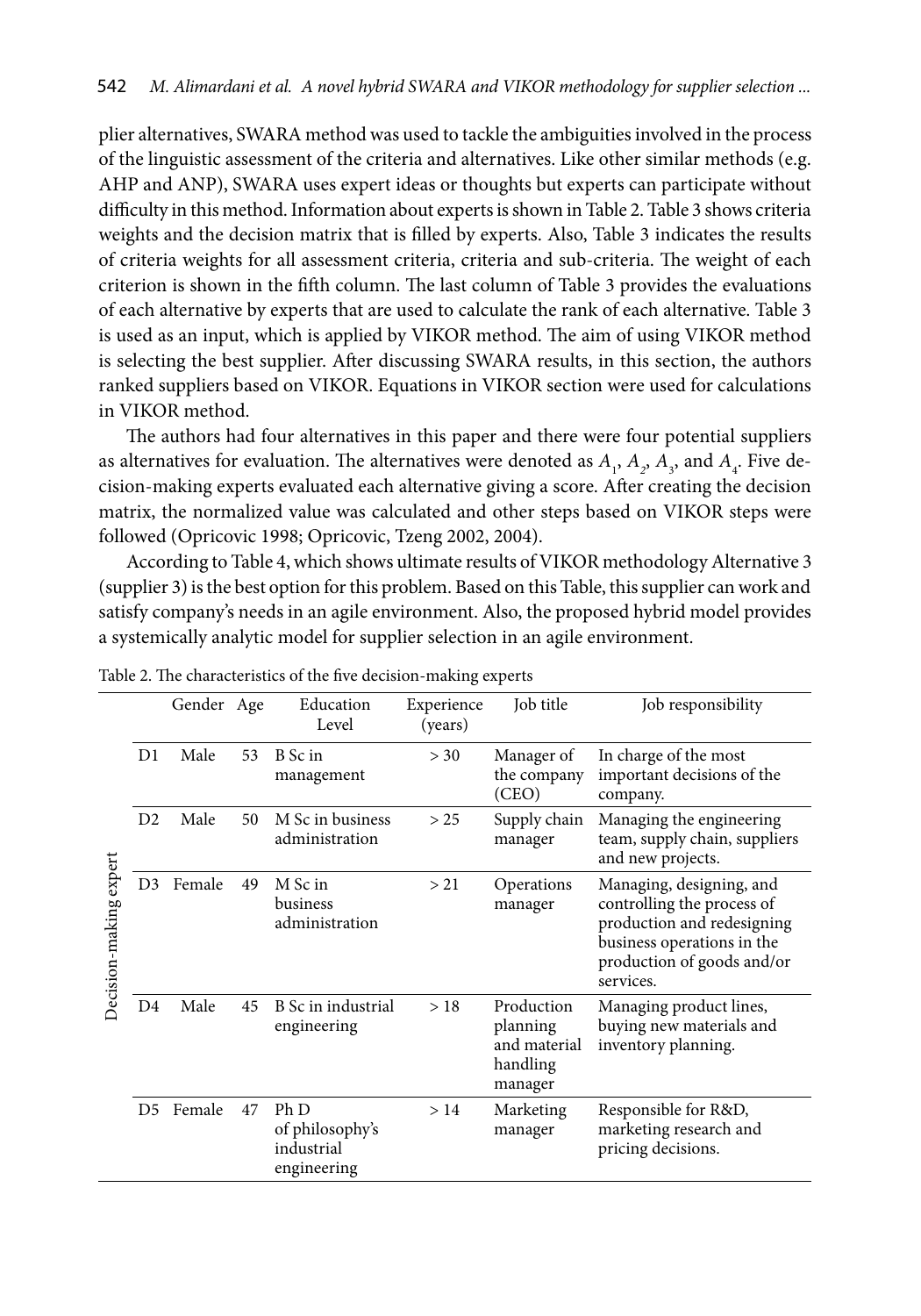|                                                                                 |                           |                 | Criteria weights based on SWARA |        |                | Decision matrix on VIKOR    |                          |                         |
|---------------------------------------------------------------------------------|---------------------------|-----------------|---------------------------------|--------|----------------|-----------------------------|--------------------------|-------------------------|
| Criterion                                                                       | Comparative               | Coefficient     | Recalculated                    | Weight | $A_{1}$        | $A_{2}$                     | $A_{3}$                  | $A_{4}$                 |
|                                                                                 | importance                | $k_i = s_i + 1$ | weight                          |        |                |                             |                          |                         |
|                                                                                 | of average<br>value $s_i$ |                 | $w_j = \frac{x_{j-1}}{x_{j}}$   | $q_i$  |                |                             |                          |                         |
|                                                                                 |                           |                 |                                 |        |                |                             |                          |                         |
| $X_{\scriptscriptstyle 1}$                                                      | 0.28                      | 1.28            | 0.781                           | 0.272  |                |                             |                          |                         |
| $\overline{X_{1-1}}$                                                            |                           | $\mathbf{1}$    | $\,1$                           | 0.406  |                |                             |                          |                         |
| $\overline{X_{1\text{-}3}}$                                                     | 0.25                      | 1.25            | $0.8\,$                         | 0.326  |                |                             |                          |                         |
| $\overline{X_{1\text{-}2}}$                                                     | 0.21                      | 1.21            | 0.662                           | 0.268  |                |                             |                          |                         |
| $\overline{X_{\scriptscriptstyle 1\text{-}1\text{-}1}}$                         | 0.13                      | 1.13            | 0.884                           | 0.270  | 9              | 5                           | $\overline{4}$           | 8                       |
| $\overline{X}_{\hspace{-1.5pt}1\text{-}1\text{-}2}$                             | 0.16                      | 1.16            | 0.645                           | 0.196  | $\overline{4}$ | 8                           | 9                        | 6                       |
| $\overline{X_{_{1\text{-}1\text{-}3}}}$                                         | 0.18                      | 1.18            | 0.749                           | 0.228  | $\bf 4$        | $\bf 4$                     | 6                        | $\mathfrak{z}$          |
| $\overline{X}_{\hspace{-1.5pt}1\text{-}1\text{-}4}$                             |                           | $\mathbf{1}$    | $\,1$                           | 0.306  | 8              | 3                           | 5                        | 3                       |
| $\overline{X}_{\underline{1\text{-}2\text{-}1}}$                                |                           | $\,1$           | $\,1\,$                         | 0.545  | 9              | $\mathfrak{Z}$              | $\overline{4}$           | 6                       |
| $\overline{X}_{\underline{1\text{-}2\text{-}2}}$                                | 0.20                      | 1.20            | 0.833                           | 0.455  | 6              | 9                           | 8                        | 9                       |
| $\overline{X}_{\hspace{-1pt}\text{\tiny{1-3-1}}}\hspace{-1pt}$                  | 0.26                      | 1.26            | 0.793                           | 0.317  | 5              | 6                           | 7                        | $\,$ 8 $\,$             |
| $\overline{X}_{\hspace{-3pt}\text{\tiny{1-3-2}}}\hspace{-3pt}$                  |                           | $\,1$           | $\,1$                           | 0.400  | 9              | 6                           | 3                        | $\overline{\mathbf{4}}$ |
| $\overline{X_{1\text{-}3\text{-}3}}$                                            | 0.12                      | 1.12            | 0.708                           | 0.283  | $\bf 4$        | $\,$ 8 $\,$                 | 8                        | $\mathfrak s$           |
| $X_{2}$                                                                         | 0.32                      | 1.32            | 0.591                           | 0.207  |                |                             |                          |                         |
| $\overline{X_{_{2\text{-}1}}}$                                                  | 0.39                      | 1.39            | 0.566                           | 0.241  | $\bf 4$        | 6                           | 5                        | 8                       |
| $\overline{X_{2\text{-}2}}$                                                     |                           | $\,1\,$         | $\,1\,$                         | 0.424  |                |                             |                          |                         |
| $\overline{X}_{\hspace{-3pt}\text{\it 2-1}}$                                    | 0.21                      | 1.21            | 0.751                           | 0.284  | 8              | 5                           | $\mathfrak z$            | $\bf{4}$                |
| $\overline{X}_{\hspace{-7pt}\begin{matrix} 2\cdot 2\cdot 2 \end{matrix}}$       | $0.1\,$                   | 1.1             | 0.909                           | 0.341  | $\sqrt{2}$     | $\bf 4$                     | $\mathfrak{Z}$           | 6                       |
| $\overline{X_{_{2\text{-}2\text{-}3}}}$                                         |                           | $\,1\,$         | $\,1$                           | 0.375  | $\bf 4$        | $\ensuremath{\mathfrak{Z}}$ | $\mathfrak{Z}$           | 6                       |
| $\overline{X_{2-3}}$                                                            | 0.27                      | 1.27            | 0.787                           | 0.335  | $\epsilon$     | $\bf 4$                     | $\overline{\mathbf{3}}$  | $\bf 4$                 |
| $\overline{X_{3}}$                                                              | 0.20                      | 1.20            | 0.492                           | 0.171  |                |                             |                          |                         |
| $\overline{X_{3-1}}$                                                            |                           | $\mathbf{1}$    | $\,1$                           | 0.294  | 3              | $\,8\,$                     | $\overline{4}$           | 9                       |
| $\overline{X_{3-2}}$                                                            | 0.26                      | 1.26            | 0.384                           | 0.113  | $\bf 4$        | 5                           | $\mathfrak{Z}$           | 8                       |
| $\overline{X}_{3\text{-}3}$                                                     | 0.42                      | 1.42            | 0.484                           | 0.143  |                |                             |                          |                         |
| $\overline{X}_{\!\scriptscriptstyle 3\text{-}3\text{-}1\!\scriptscriptstyle 1}$ |                           | $\,1$           | $\,1$                           | 0.568  | $\bf 4$        | 9                           | 6                        | 5                       |
| $\overline{X}_{3\text{-}3\text{-}2}$                                            | $0.31\,$                  | 1.31            | 0.763                           | 0.432  | $\epsilon$     | 5                           | $\,8\,$                  | $\overline{\mathbf{4}}$ |
| $X_{3-4}$                                                                       | 0.18                      | 1.18            | 0.847                           | 0.248  | 9              | 6                           | 8                        | $\overline{\mathbf{4}}$ |
| $X_{3.5}$                                                                       | 0.23                      | 1.23            | 0.688                           | 0.202  | $\epsilon$     | $\bf 4$                     | $\overline{\mathbf{4}}$  | 7                       |
| $X_{\scriptscriptstyle 4}$                                                      |                           | $\mathbf 1$     | $\mathbf{1}$                    | 0.350  |                |                             |                          |                         |
| $X_{\scriptscriptstyle 4\text{-}1}$                                             | 0.19                      | 1.19            | 0.478                           | 0.136  | 5              | 4                           | 8                        | 4                       |
| $X_{\scriptscriptstyle 4\text{-}2}$                                             | 0.30                      | 1.3             | 0.569                           | 0.169  | 8              | 6                           | 9                        | 7                       |
| $\overline{X}_{4-3}$                                                            | 0.35                      | 1.35            | 0.740                           | 0.211  | 3              | 4                           | 5                        | 3                       |
| $X_{\scriptscriptstyle 4\text{-}4}$                                             | 0.16                      | 1.16            | 0.326                           | 0.093  | 5              | 6                           | $\overline{\phantom{a}}$ | 4                       |
| $X_{\scriptscriptstyle 4\text{-}5}$                                             |                           | $1\,$           | $\,1$                           | 0.286  | 6              | 7                           | 8                        | 3                       |
| $X_{\scriptscriptstyle 4\text{-}6}$                                             | 0.26                      | 1.26            | 0.379                           | 0.108  | 9              | $\overline{4}$              | $\overline{4}$           | 9                       |
|                                                                                 |                           |                 |                                 |        |                |                             |                          |                         |

Table 3. Calculation results by applying SWARA and VIKOR methods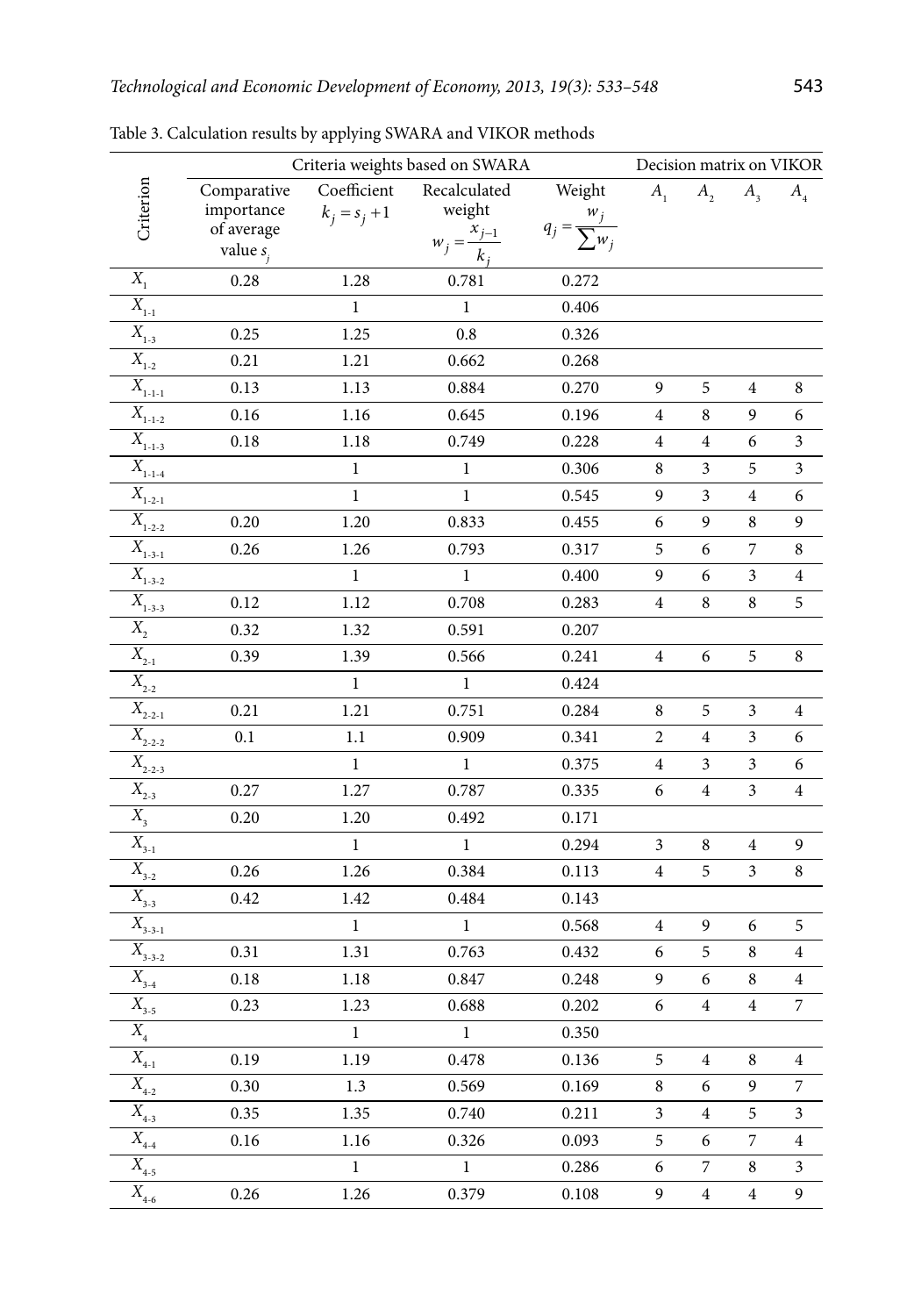| Alternatives    |       |       | $\boldsymbol{w}$ |       | Ranking |
|-----------------|-------|-------|------------------|-------|---------|
| $\Lambda$       | 0.541 | 0.074 | 0.5              | 0.713 |         |
| л.              | 0.496 | 0.058 | 0.5              | 0.472 |         |
| 4L <sub>2</sub> | 0.350 | 0.042 | 0.5              |       |         |
| л               | 0.569 | 0.100 | 0.5              |       |         |

Table 4. Ultimate results and ranking of the alternatives

#### **Conclusion and future research directions**

In the current era, many businesses have been forced to form a dynamic network of companies, namely agile supply chain, and outsourcing has also increased to help businesses concentrate on frequent market changes. In this regard, supply partner selection process becomes more crucial in today's highly competitive and global environment. The uncertainty and ambiguity of supplier selection process is the main reason to suppose an effective supply partner selection to achieve the successful operation of an ASC. To do so, in this paper, a hybrid MADM methodology with three phases based on integrating two MADM methods for selecting the most suitable supplier, was proposed. According to the results of this study, DMs were faced with critical factors that were found to influence an organization's decisions about evaluating and selecting a new supplier. According to the results, the case study is presented. Specifically, this study provides a valuable view that DMs should be selected as a decision-making team. In addition, SWARA method was used as a decision-making tool for extracting weights of criteria, which VIKOR needed. Therefore, VIKOR used SWARA result weights as input weights. Therefore, another significant contribution to this study is the proposed SWARA–VIKOR integrated approach. In general, the findings of this study have contributed towards providing important and advanced knowledge by various criteria and a simple, efficient method, with which managers of a company or decision-makers can increase their ability to choose an appropriate supplier. As a result of the study, the authors found that the proposed approach is practical for ranking supplier alternatives with respect to multiple conflicting criteria in an agile environment.

This study results show that decision criteria significantly influence on the choice of supplier selection. However, in this paper the most important criteria were selected based on the in-depth literature survey; another study could design a new structure with other criteria, sub-criteria and assessing alternatives with a new structure.

### **References**

- Aghdaie, M. H.; Hashemkhani Zolfani, S.; Zavadskas, E. K. 2013. Decision making in machine tool selection: An integrated approach with SWARA and COPRAS-G methods, *Inzinerine Ekonomika – Engineering Economics* 24(1): 5–17.
- Antucheviciene, J.; Zakarevicius, A.; Zavadskas, E. K. 2011. Measuring congruence ranking results applying particular MCDM methods, *Informatica* 22(3): 319–338.
- Arteta, B. M.; Giachetti, R. E. 2004. A measure of agility as the complexity of the enterprise system, *Robotics and Computer-Integrated Manufacturing* 20(6): 495–503.<http://dx.doi.org/10.1016/j.rcim.2004.05.008>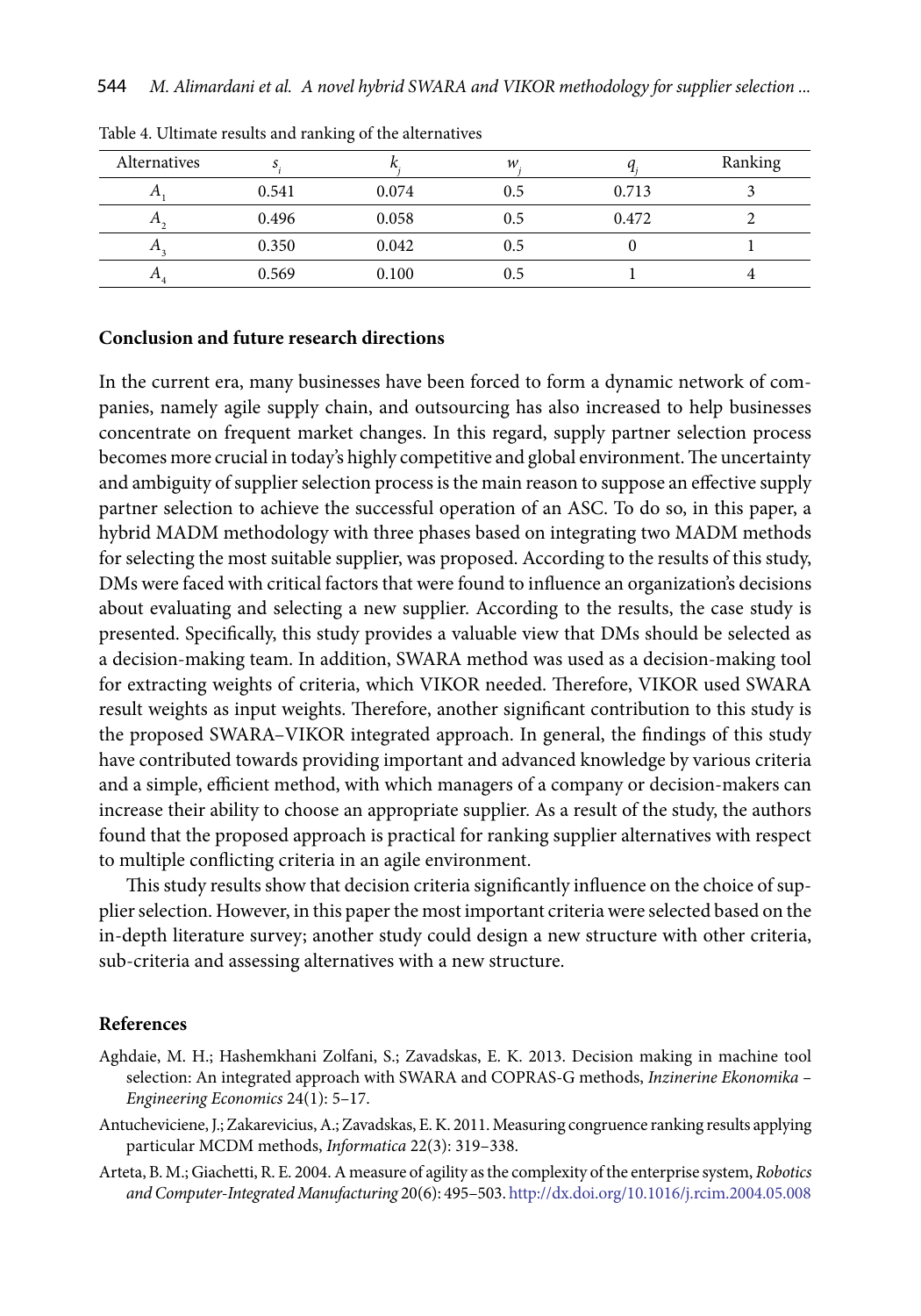- Amin, S. H.; Razmi, J. 2009. An integrated fuzzy model for supplier management: A case study of ISP selection and evaluation, *Expert Systems with Applications* 36: 8639–8648. <http://dx.doi.org/10.1016/j.eswa.2008.10.012>
- Buyukozkan, G.; Cifci, G. 2011. A novel fuzzy multi-criteria decision framework for sustainable supplier selection with incomplete information, *Computers in Industry* 62(2): 164–174. <http://dx.doi.org/10.1016/j.compind.2010.10.009>
- Cagliano, R.; Caniato, F.; Spina, G. 2004. Lean, Agile and traditional supply: How do they impact manufacturing performance?, *Journal of Purchasing and Supply Management* 10: 151–164. <http://dx.doi.org/10.1016/j.pursup.2004.11.001>
- Fouladgar, M. M.; Yazdani-Chamzini, A.; Zavadskas, E. K.; Yakhchali, S. H.; Ghasempourabadi, M. H. 2012. Project portfolio selection using fuzzy AHP and VIKOR techniques, *Transformations in Business & Economics* 11(1–25): 213–231.
- Ginevicius, R. 2011. A new determining method for the criteria weights in multi-criteria evaluation, *International Journal of Information Technology and Decision Making* 10(6): 1067–1095. <http://dx.doi.org/10.1142/S0219622011004713>
- Grigoroudis, E.; Siskos, Y. 2002. Preference disaggregation for measuring and analysing customer satisfaction: the MUSA method, *European Journal of Operational Research* 143(1): 148–170. [http://dx.doi.org/10.1016/S0377-2217\(01\)00332-0](http://dx.doi.org/10.1016/S0377-2217(01)00332-0)
- Hashemkhani Zolfani, S.; Chen, I. S.; Rezaeiniya, N.; Tamosaitiene, J. 2012. A hybrid MCDM model encompassing AHP and COPRAS-G method for selecting company supplier in Iran, *Technological and Economic Development of Economy* 18(3): 529–543. <http://dx.doi.org/10.3846/20294913.2012.709472>
- Hashemkhani Zolfani, S.; Zavadskas, E. K.; Turskis, Z. 2013a. Design of products with both international and local perspectives based on Yin-Yang balance theory and SWARA method, *Ekonomska Istraživanja – Economic Research* 26(2): 153–166.
- Hashemkhani Zolfani, S.; Esfahani, M. H.; Bitarafan, M.; Zavadskas, E. K.; Lale Arefi, S. 2013b. Developing a new hybrid MCDM method for selection of the optimal alternative of mechanical longitudinal ventilation of tunnel pollutants during automobile accidents, *Transport* 28(1): 89–96. <http://dx.doi.org/10.3846/16484142.2013.782567>
- Hashemkhani Zolfani, S.; Farrokhzad, M.; Turskis, Z. 2013c. Investigating on successful factors of online games based on explorer, *E & M: Ekonomie a Management* 16(2): 161–169.
- Hwang, C. L.; Yoon, K. 1981. *Multiple attribute decision making methods and applications*. Heidelberg: Springer Verlag. <http://dx.doi.org/10.1007/978-3-642-48318-9>
- Keršulienė, V.; Turskis, Z. 2011. Integrated fuzzy multiple criteria decision making model for architect selection, *Technological and Economic Development of Economy* 17(4): 645–666. <http://dx.doi.org/10.3846/20294913.2011.635718>
- Keršulienė, V.; Zavadskas, E. K.; Turskis, Z. 2010. Selection of rational dispute resolution method by applying new step‐wise weight assessment ratio analysis (SWARA), *Journal of Business Economics and Management* 11(2): 243–258. <http://dx.doi.org/10.3846/jbem.2010.12>
- Li, X.; Wang, Q. 2007. Coordination mechanisms of supply chain systems, *European Journal of Operational Research* 179: 1–16. <http://dx.doi.org/10.1016/j.ejor.2006.06.023>
- Lin, T.; Chiu, H.; Tseung, Y. H. 2006. Agility evaluation using fuzzy logic, *International Journal of Production Economic* 101(2): 353–368.<http://dx.doi.org/10.1016/j.ijpe.2005.01.011>
- Liu, C. H.; Tzeng, G. H.; Lee, M. H. 2012. Improving tourism policy implementation The use of hybrid MCDM models, *Tourism Management* 33(2): 413–426. <http://dx.doi.org/10.1016/j.tourman.2011.05.002>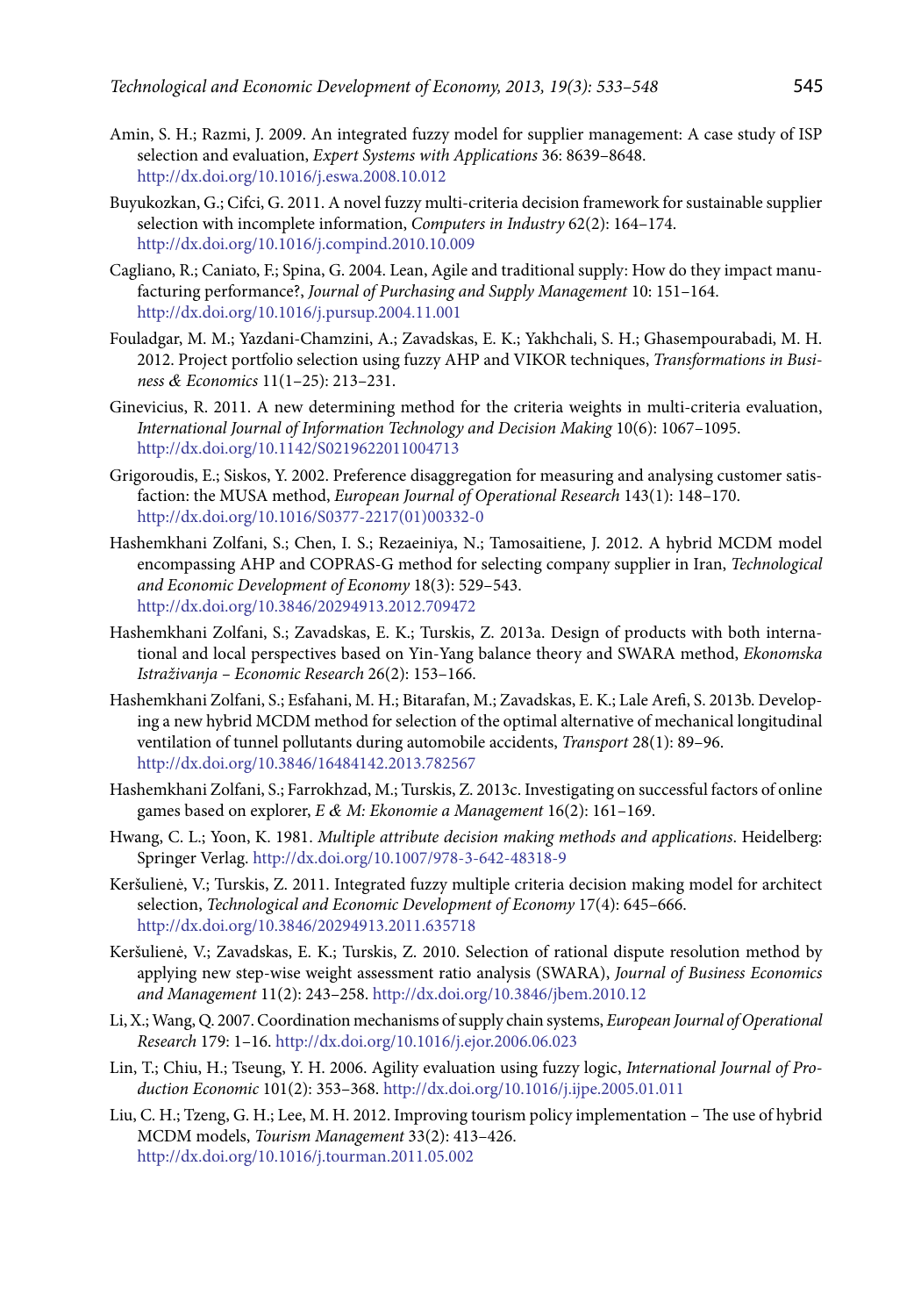- Luo, X.; Wu, C.; Rosenberg, D.; Barnes, D. 2009. Supplier selection in agile supply chains: An information-processing model and an illustration, *Journal of Purchasing and Supply Management* 15: 249–262. <http://dx.doi.org/10.1016/j.pursup.2009.05.004>
- Opricovic, S. 1998. Multi criteria optimization of civil engineering systems, *Faculty of Civil Engineering* 37(12): 1379–1383.
- Opricovic, S.; Tzeng, G. H. 2002. Multi-criteria planning of post earthquake sustainable reconstruction, *Computer-Aided Civil and Infrastructure Engineering* 17: 211–220. <http://dx.doi.org/10.1111/1467-8667.00269>
- Opricovic, S.; Tzeng, G. H. 2004. Compromise solution by MCDM methods: A comparative analysis of VIKOR and TOPSIS, *European Journal of Operational Research* 156(2): 445–455. [http://dx.doi.org/10.1016/S0377-2217\(03\)00020-1](http://dx.doi.org/10.1016/S0377-2217(03)00020-1)
- Razmi, J.; Rafiei, H.; Hashemi, M. 2009. Designing a decision support system to evaluate and select suppliers using fuzzy analytic network process, *Computers and Industrial Engineering* 57: 1282–1290. <http://dx.doi.org/10.1016/j.cie.2009.06.008>
- Roy, B. 1968. Classementet Choix en Presence de Points de vue Multiples (la method Electre), *Revue Francaised' Informatique et de Recherche Operationnelle* 8(1): 57–75.
- Sari, B.; Sen, T.; Kilic, S. E. 2008. AHP model for the selection of partner companies in virtual enterprises, *International Journal of Advanced Manufacturing Technology* 38 (3–4): 367–376. <http://dx.doi.org/10.1007/s00170-007-1097-6>
- Sarkar, A.; Mohapatra, P. K. J. 2006. Evaluation of supplier capability and performance: a method for supply base reduction, *Journal of Purchasing and Supply Management* 12(3): 148–163. <http://dx.doi.org/10.1016/j.pursup.2006.08.003>
- Shannon, C. E. 1948. The mathematical theory of communication, *Bell System Technical Journal* 27: 379–423. <http://dx.doi.org/10.1002/j.1538-7305.1948.tb00917.x>
- Sharifi, H.; Zhang, Z. 1999. A methodology for achieving agility in manufacturing organizations: an introduction, *International Journal of Production Economics* 62(1–2): 7–22. [http://dx.doi.org/10.1016/S0925-5273\(98\)00217-5](http://dx.doi.org/10.1016/S0925-5273(98)00217-5)
- Sušinskas, S.; Zavadskas, E. K.; Turskis, Z. 2011. Multiple criteria assessment of pile-columns alternatives, *The Baltic Journal of Road and Bridge Engineering* 6(3): 77–83.<http://dx.doi.org/10.3846/bjrbe.2011.19>
- Tam, M. C. Y.; Tummala, V. M. R. 2001. An application of the AHP in vendor selection of a telecommunications system, *Omega – The International Journal of Management Science* 29(2): 171–182.
- Tamošaitienė, J.; Šipalis, J.; Banaitis, A.; Gaudutis, E. 2013. Complex model for the assessment of the location of high-rise buildings in the city urban structure, *International Journal of Strategic Property Management* 17(1): 93–109.<http://dx.doi.org/10.3846/1648715X.2013.781968>
- Tamošaitienė, J.; Gaudutis, E. 2013. Complex assessment of structural systems used for high-rise buildings, *Journal of Civil Engineering and Management* 19(2): 305–317. <http://dx.doi.org/10.3846/13923730.2013.772071>
- Talluri, S.; Baker, R. C. 2002. A multi-phase mathematical programming approach for effective supply chain design, *European Journal of Operational Research* 141: 544–558. [http://dx.doi.org/10.1016/S0377-2217\(01\)00277-6](http://dx.doi.org/10.1016/S0377-2217(01)00277-6)
- Tsourveloudis, N. C.; Valavanis, K. P. 2002. On the measurement of enterprise agility, *Journal of Intelligent Robotic Syst*ems 33(3): 329–342. <http://dx.doi.org/10.1023/A:1015096909316>
- Wang, Y. L.; Tzeng, G. H. 2012. Brand marketing for creating brand value based on a MCDM model combining DEMATEL with ANP and VIKOR methods, *Expert Systems with Applications* 39: 5600–5615. <http://dx.doi.org/10.1016/j.eswa.2011.11.057>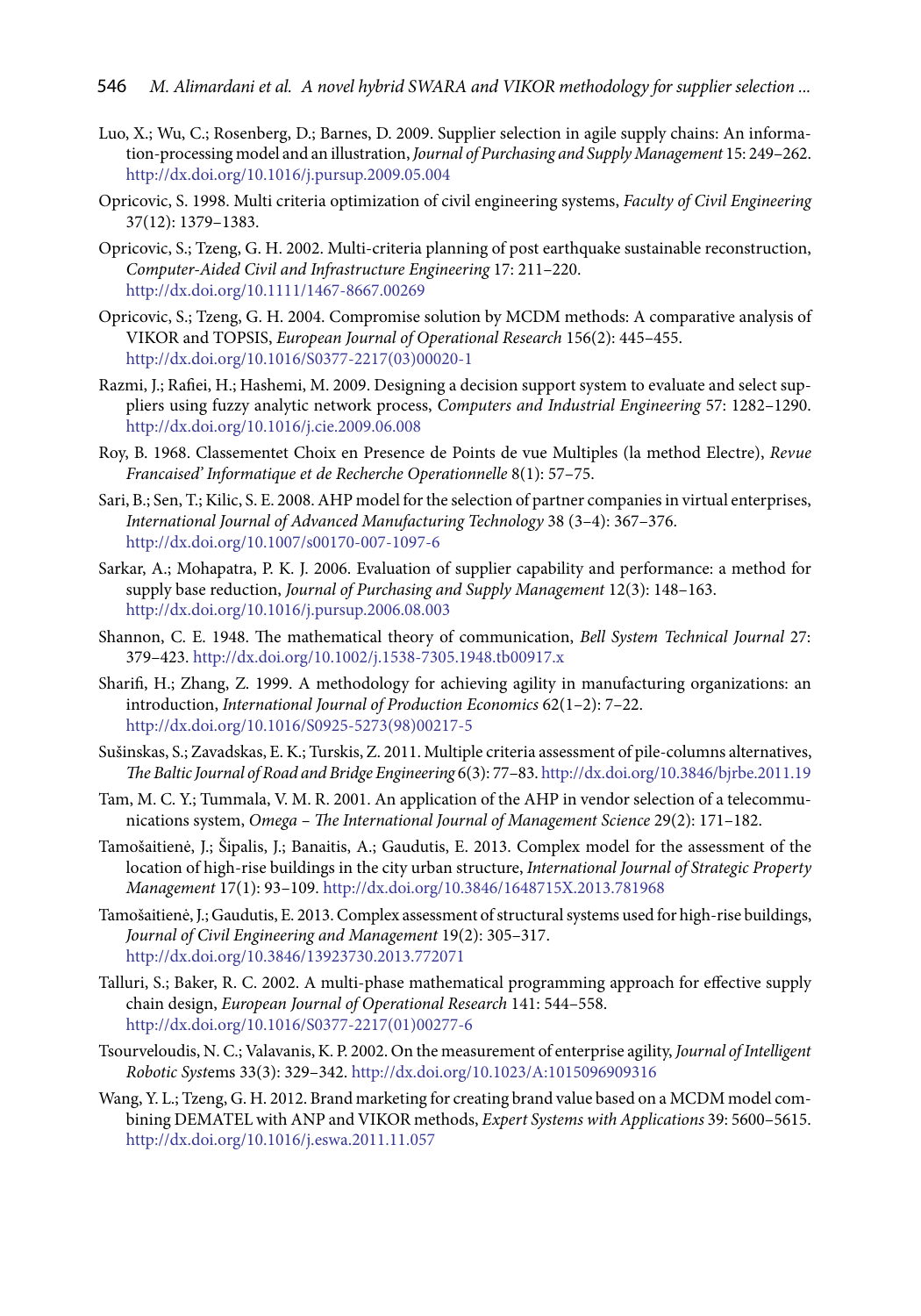- 
- Wu, H. Y.; Chen, J. K.; Chen, I. S.; Zhou, H. H. 2012. Ranking universities based on performance evaluation by a hybrid MCDM model, *Measurement* 45(5): 856–880. <http://dx.doi.org/10.1016/j.measurement.2012.02.009>
- Wu, C.; Barnes, D. 2011. A literature review of decision-making models and approaches for partner selection in agile supply chains, *Journal of Purchasing and Supply Management* 17: 256–274. <http://dx.doi.org/10.1016/j.pursup.2011.09.002>
- Wu, C.; Barnes, D.; Rosenberg, D.; Luo, X. X. 2009. An analytic network process-mixed integer multi-objective programming model for partner selection in agile supply chains, *Production Planning and Control* 20(3): 254–275. <http://dx.doi.org/10.1080/09537280902856047>
- Xia, W.; Wu, Z. 2007. Supplier selection with multiple criteria in volume discount environments, *Omega* 35: 494–504. http://dx.doi.org/10.1016/j.omega.2005.09.002
- Yigin, I. H.; Taşkin, H.; Cedimoglu, I. H.; Topal, B. 2007. Supplier selection: an expert system approach. *Production Planning and Control* 18(1): 16–24.<http://dx.doi.org/10.1080/09537280600940655>
- Yücenur, G. N.; Demirel, N. C. 2012. Group decision making process for insurance company selection problem with extended VIKOR method under fuzzy environment, *Expert Systems with Applications* 39(3): 3702–3707.<http://dx.doi.org/10.1016/j.eswa.2011.09.065>
- Zavadskas, E. K.; Kaklauskas, A. 1996. Determination of an efficient contractor by using the new method of multi criteria assessment, in Langford, D. A.; Retik, A. (Eds.). *International Symposium for "The Organization and Management of Construction". Shaping theory and practice.* Vol. 2: *Managing the Construction Project and Managing Risk.* CIB W 65; London: E and FN SPON, 94–104.
- Zavadskas, E. K.; Turskis, Z. 2010. A new additive ratio assessment (ARAS) method in multicriteria decision-making, *Technological and Economic Development of Economy* 16(2): 159–172. <http://dx.doi.org/10.3846/tede.2010.10>
- Zavadskas, E. K.; Vainiunas, P.; Turskis, Z.; Tamosaitiene, J. 2012. Multiple criteria decision support system for assessment of projects managers in construction, *International Journal of Information Technology and Decision Making* 11(2): 501–520. <http://dx.doi.org/10.1142/S0219622012400135>
- Zavadskas, E. K.; Turskis, Z.; Tamošaitienė, J. 2011. Selection of construction enterprises management strategy based on the SWOT and multi-criteria analysis, *Archives of Civil and Mechanical Engineering* 11(4): 1063–1082. [http://dx.doi.org/10.1016/S1644-9665\(12\)60096-X](http://dx.doi.org/10.1016/S1644-9665(12)60096-X)
- Zavadskas, E. K.; Turskis, Z.; Ustinovichius, L.; Shevchenko, G. 2010. Attributes weights determining peculiarities in multiple attribute decision making methods, *Inzinerine Ekonomika – Engineering Economics* 21(1): 32–43.
- Zavadskas, E. K.; Kaklauskas, A.; Turskis, Z.; Tamosaitiene, J. 2009. Multi-attribute decision-making model by applying grey numbers, *Informatica* 20(2): 305–320.
- Zavadskas, E. K.; Kaklauskas, A.; Turskis, Z.; Tamosaitiene, J. 2008. Selection of the effective dwelling house walls by applying attributes values determined at intervals, *Journal of Civil Engineering and Management* 14(2): 85–93.<http://dx.doi.org/10.3846/1392-3730.2008.14.3>

**Maryam ALIMARDANI** received her Bachelor's degree in Industrial Engineering – Industrial Production from Shomal University, Amol, Iran in 2009. She received her Master's degree in Industrial Engineering – Industrial Engineering from University of Tehran, Tehran, Iran in 2012. Her papers have appeared in international conferences and journals, such as *International Journal of Production Research*, *International Journal of Civil and Structural Engineering, Zadeh Journal of Mathematics.* Her major research interests include production planning and control, supply chain management, supply chain inventory management, multi criteria decision-making.